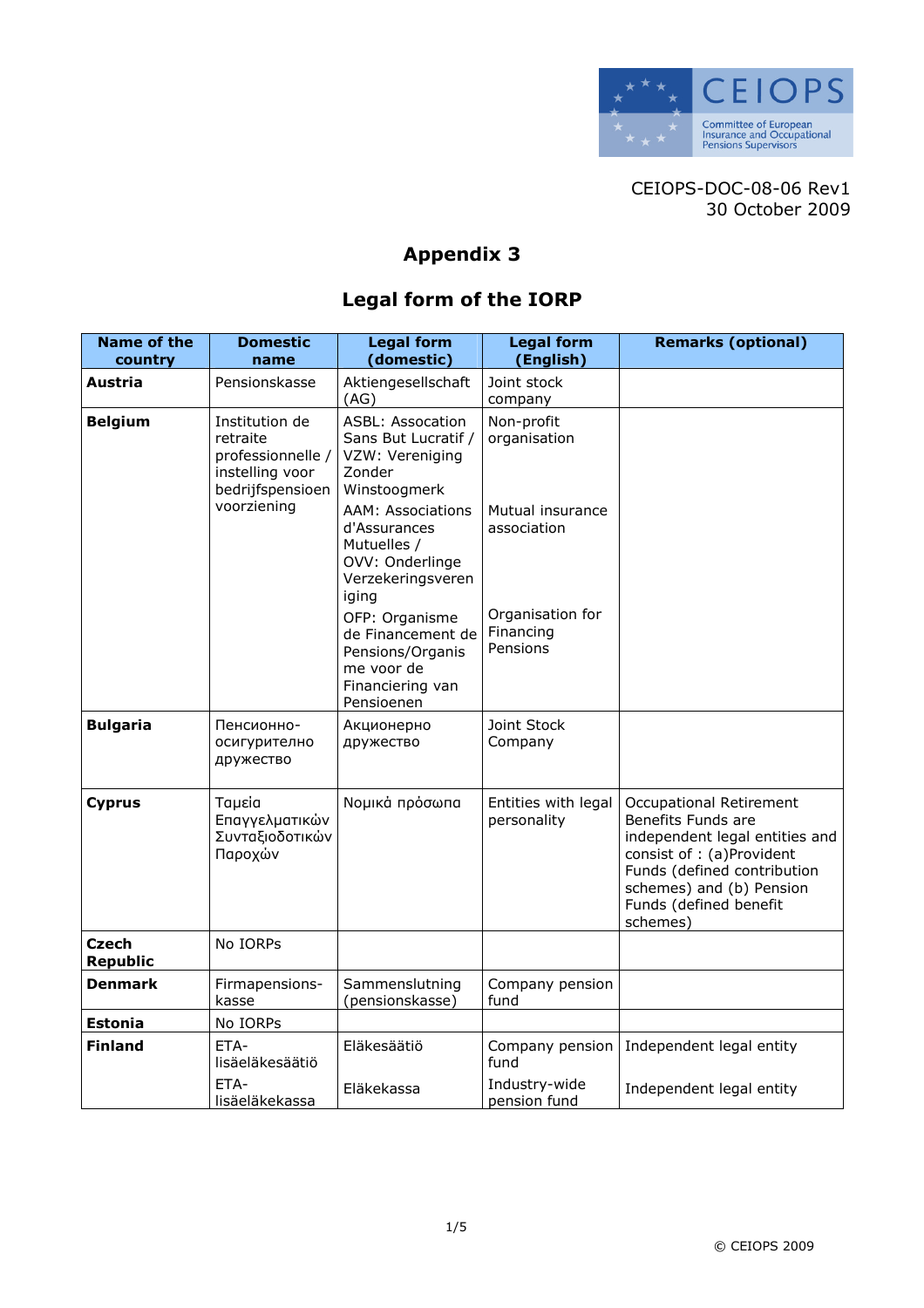| <b>Name of the</b>       | <b>Domestic</b>                                    | <b>Legal form</b><br>(domestic)                                                           | <b>Legal form</b><br>(English)                                 | <b>Remarks (optional)</b>                                                                                                                                                                                               |
|--------------------------|----------------------------------------------------|-------------------------------------------------------------------------------------------|----------------------------------------------------------------|-------------------------------------------------------------------------------------------------------------------------------------------------------------------------------------------------------------------------|
| country<br><b>France</b> | name<br>Entreprise                                 | Société anonyme                                                                           | Stock company                                                  | Application of Article 4 to life                                                                                                                                                                                        |
|                          | d'assurance-vie                                    |                                                                                           |                                                                | insurance companies                                                                                                                                                                                                     |
|                          | Entreprise<br>d'assurance-vie                      | Société<br>d'assurance<br>mutuelle                                                        | Mutual insurance<br>company                                    | Application of Article 4 to life<br>insurance companies                                                                                                                                                                 |
|                          | Institution de<br>prévoyance                       | Institution de<br>prévoyance régie<br>par le code de la<br>sécurité sociale.              | Paritarian<br>institution under<br>"social protection<br>code" | Application of Article 4 to life<br>insurance companies                                                                                                                                                                 |
|                          | Mutuelle du<br>code de la<br>mutualité             | Mutuelle régie par<br>le code de la<br>mutualité                                          | Mutual company<br>under "code de la<br>mutualité"              | Application of Article 4 to life<br>insurance companies                                                                                                                                                                 |
| Germany                  | Pensionskasse                                      | Aktiengesellschaft                                                                        | Joint-stock<br>company                                         |                                                                                                                                                                                                                         |
|                          |                                                    | Versicherungsver-<br>ein auf Gegen-<br>seitigkeit                                         | Mutual insurance<br>association                                |                                                                                                                                                                                                                         |
|                          |                                                    | Körperschaft des<br>öffentlichen<br>Rechts                                                | Corporation<br>under public law                                |                                                                                                                                                                                                                         |
|                          | Pensionsfonds                                      | Anstalt des öffent-<br>lichen Rechts<br>Aktiengesellschaft                                | Institution under<br>public law<br>Joint-stock<br>company      |                                                                                                                                                                                                                         |
|                          |                                                    | Pensionsfondsver-<br>ein auf Gegen-<br>seitigkeit                                         | Mutual pension<br>fund association                             |                                                                                                                                                                                                                         |
| <b>Greece</b>            | Ταμεία<br>Επαγγελματικής<br>Ασφάλισης<br>(T.E.A.)  | Νομικά πρόσωπα<br>ιδιωτικού δικαίου<br>$(v.n.n.\delta.)$ µη<br>κερδοσκοπικού<br>χαρακτήρα | Non-profit private<br>entities with legal<br>personality.      | Occupational Pension Funds<br>are independent legal<br>entities.                                                                                                                                                        |
| <b>Hungary</b>           | Foglalkoztatoi<br>nyugdijszolgalta<br>to intezmeny | reszvenytarsasag                                                                          | Joint stock<br>company                                         |                                                                                                                                                                                                                         |
| <b>Iceland</b>           | No IORPs                                           |                                                                                           |                                                                |                                                                                                                                                                                                                         |
| <b>Ireland</b>           | Pension Scheme                                     | Trust                                                                                     | Trust                                                          | The scheme has no legal<br>personality. Legal<br>responsibility for the scheme<br>rests with the trustees. The<br>assets of the pension scheme<br>are legally required to be<br>separate from those of the<br>employer. |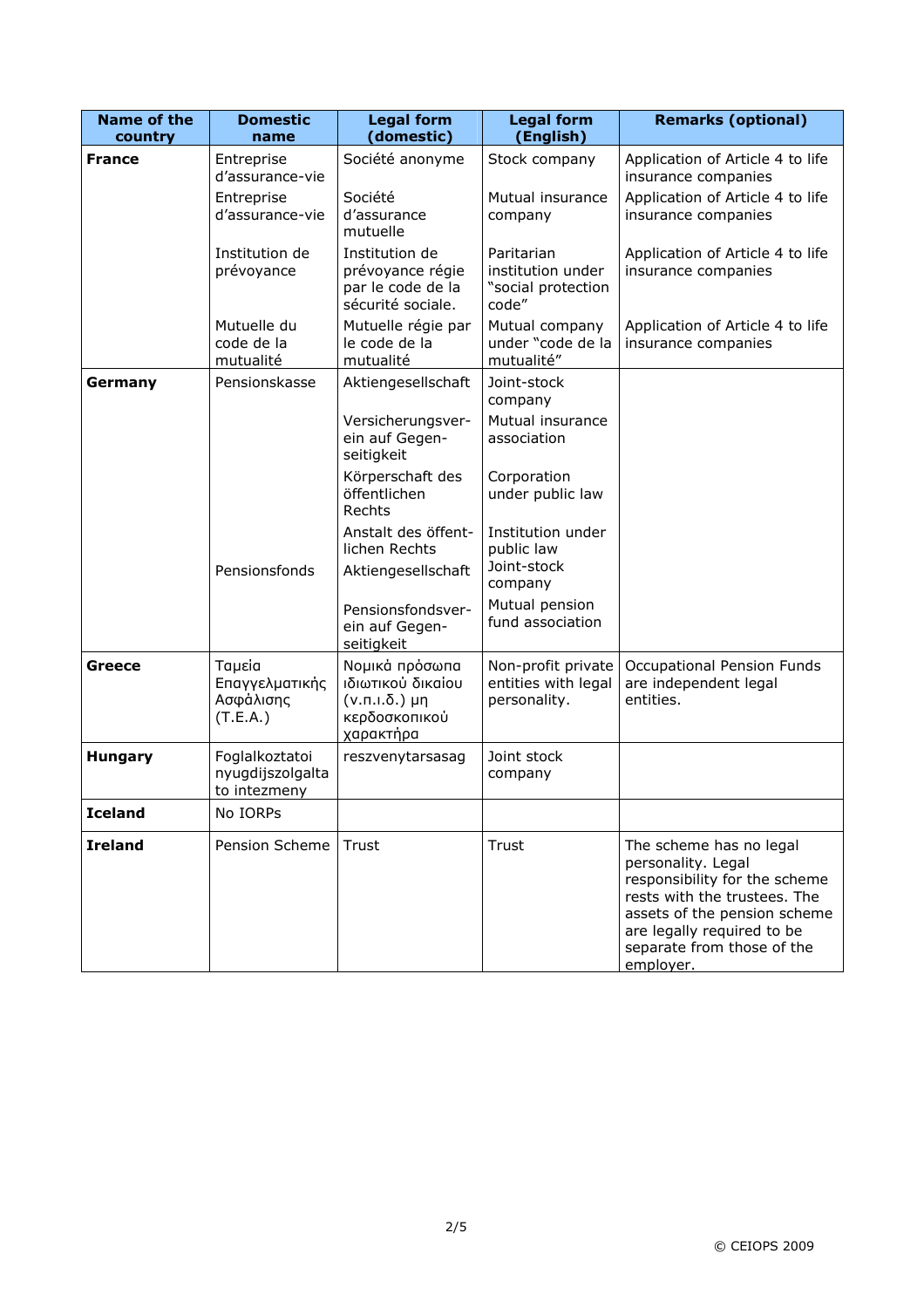| <b>Name of the</b>      | <b>Domestic</b><br>name                                                           | <b>Legal form</b><br>(domestic)                                                                                                                                                               | <b>Legal form</b><br>(English)                                                                                                            | <b>Remarks (optional)</b>                                                                                                                                                                                                |
|-------------------------|-----------------------------------------------------------------------------------|-----------------------------------------------------------------------------------------------------------------------------------------------------------------------------------------------|-------------------------------------------------------------------------------------------------------------------------------------------|--------------------------------------------------------------------------------------------------------------------------------------------------------------------------------------------------------------------------|
| country<br><b>Italy</b> | Fondo pensione<br>negoziali                                                       | Associazione /<br>Fondazione                                                                                                                                                                  | Association /<br>Foundation                                                                                                               | Independent legal entity set<br>up as a result of an<br>agreement between<br>employers and trade unions<br>at industry level (also<br>company, group, or regional<br>funds are possible).<br>Pension funds instituted by |
|                         | Fondo pensione<br>aperti                                                          | Patrimonio di<br>destinazione<br>autonomo istituito<br>da una società<br>finanziaria in<br>modo separato<br>rispetto al<br>patrimonio della<br>stessa                                         | An autonomous<br>pool of assets<br>instituted by a<br>financial<br>company<br>separately from<br>its own assets                           | financial intermediaries<br>(banks, insurance companies,<br>etc) as segregated assets.<br>They can host both<br>occupational and personal<br>schemes.                                                                    |
|                         | Fondo pensione<br>preesistente<br>autonomi                                        | Associazione /<br>Fondazione                                                                                                                                                                  | Association /<br>Foundation                                                                                                               | Pension funds instituted<br>before 1993 as an<br>independent legal entity.<br>It differs from "fondo<br>pensione negoziale" for a few<br>structural characteristics.                                                     |
| Latvia                  | Privātais pensiju<br>fonds                                                        | Akciju sabiedrība<br>(AS)                                                                                                                                                                     | Joint stock<br>company                                                                                                                    | Two types of pension funds<br>are possible:<br>Closed (slēgtais) and<br>Open (atklātais)                                                                                                                                 |
| Lithuania               | Pensijų<br>asociacija                                                             | Asociacija                                                                                                                                                                                    | Association                                                                                                                               |                                                                                                                                                                                                                          |
|                         | Gyvybės<br>draudimo<br>įmonė, vykdanti<br>profesinių<br>pensijų kaupimo<br>veiklą | Akcinė bendrovė/<br>Uždaroji akcinė<br>bendrovė/<br>Europos bendrovė                                                                                                                          | Public company/<br>Private company/<br>European<br>company<br>(Societas<br>Europaea)                                                      |                                                                                                                                                                                                                          |
| Liechtenstein           | Pensionsfonds                                                                     | Stiftung,<br>Aktiengesellschaft,<br>Europäische<br>Aktiengesellschaft<br>(Societas<br>Europaea),<br>Genossenschaft.<br>Europäische<br>Genossenschaft<br>(Societas<br>Cooperative<br>Europaea) | Foundation, joint<br>stock company,<br>european joint<br>stock company,<br>cooperative<br>society.<br>European<br>cooperative<br>society. |                                                                                                                                                                                                                          |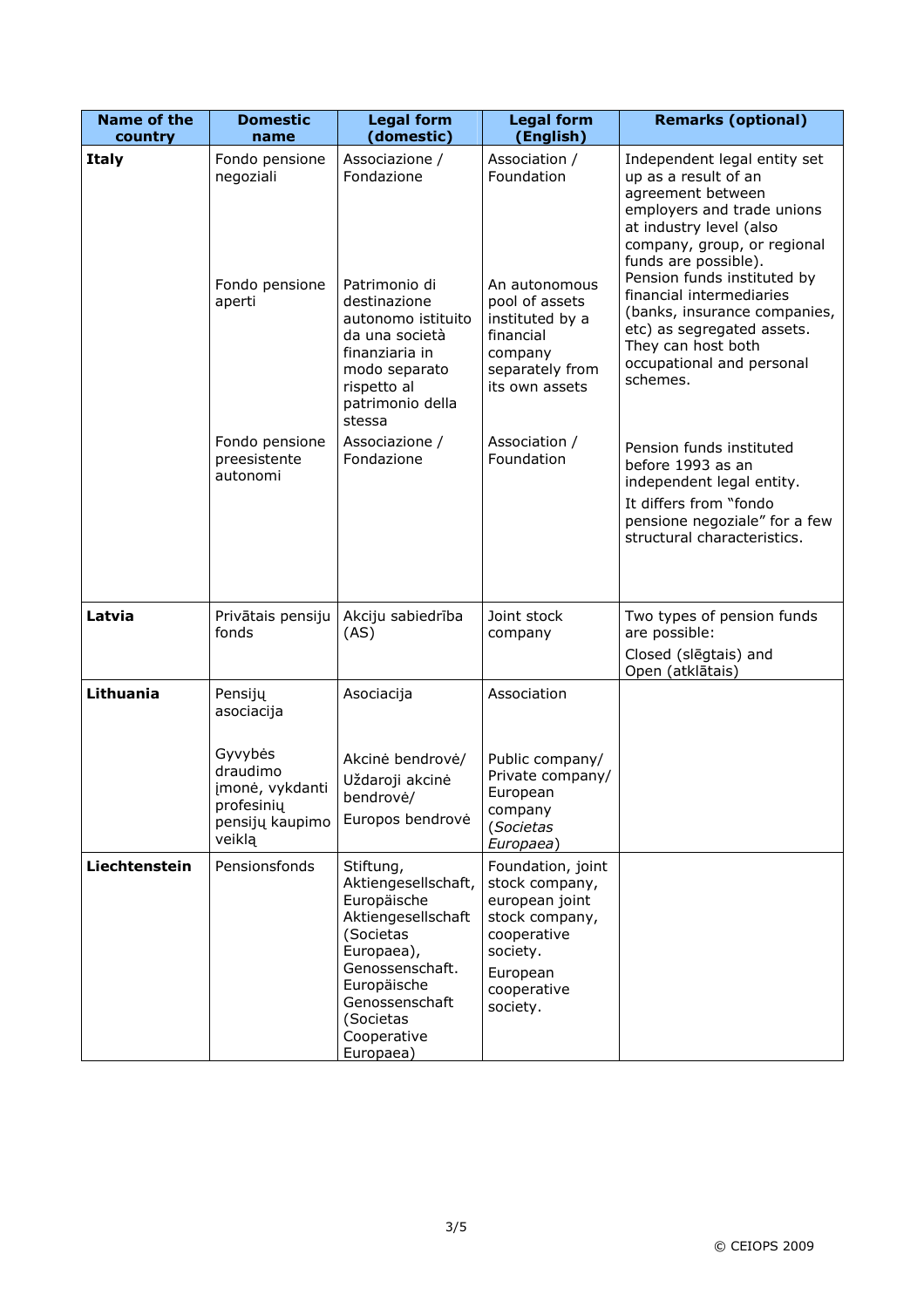| <b>Name of the</b>    | <b>Domestic</b>                                         | <b>Legal form</b>                                                                                                                                                                                                                                                         | <b>Legal form</b>                                                                                                                                                                                                                                                | <b>Remarks (optional)</b>                                                                                                                                                                                                                                                                                                                          |
|-----------------------|---------------------------------------------------------|---------------------------------------------------------------------------------------------------------------------------------------------------------------------------------------------------------------------------------------------------------------------------|------------------------------------------------------------------------------------------------------------------------------------------------------------------------------------------------------------------------------------------------------------------|----------------------------------------------------------------------------------------------------------------------------------------------------------------------------------------------------------------------------------------------------------------------------------------------------------------------------------------------------|
| country<br>Luxembourg | name<br>Fonds de<br>Pension                             | (domestic)<br>Société<br>coopérative<br>Société coopé-<br>rative organisée<br>comme une<br>société anonyme<br>Association<br>d'assurances<br>mutuelles<br>Association sans<br>but lucratif<br>Société d'épargne-<br>pension à capital<br>variable (sepcav)<br>Association | (English)<br>Co-operative<br>company<br>Co-operative<br>company<br>organised as a<br>limited company<br>Association of<br>mutual<br>insurances<br>Non profit<br>making<br>association<br>Savings company<br>with variable<br>capital (sepcav)<br>Pension savings | The English translation of the<br>legal form is not official, it is<br>only a working translation.                                                                                                                                                                                                                                                 |
| <b>Malta</b>          | Retirement<br>Scheme                                    | d'épargne-pension<br>(assep)<br>Trust<br>Contractual form                                                                                                                                                                                                                 | association<br>(assep)<br>Trust<br>Contractual form                                                                                                                                                                                                              | A Retirement Scheme of a<br>contractual nature consists of<br>a separate pool of assets with<br>no legal personality with the<br>purpose of providing<br>retirement benefits.                                                                                                                                                                      |
| <b>Netherlands</b>    | Pensioenfonds                                           | Stichting                                                                                                                                                                                                                                                                 | Foundation                                                                                                                                                                                                                                                       | Various legal forms are<br>permitted, but pension funds<br>almost exclusively prefer a<br>Foundation.                                                                                                                                                                                                                                              |
| <b>Norway</b>         | Pensjonskasse<br>Innskudds-<br>pensjonsforetak          | <b>Stiftelse</b><br>Aksjeselskap                                                                                                                                                                                                                                          | Foundation<br>Joint stock<br>company                                                                                                                                                                                                                             |                                                                                                                                                                                                                                                                                                                                                    |
| <b>Poland</b>         | Pracowniczy<br>Fundusz<br>Emerytalny                    | Fundusz<br>emerytalny<br>zarzadzany i<br>reprezentowany<br>przez towarzystwo<br>emerytalne -<br>spólke akcyjna                                                                                                                                                            | Pension fund,<br>managed and<br>represented by a<br>pension society -<br>joint stock<br>company                                                                                                                                                                  |                                                                                                                                                                                                                                                                                                                                                    |
| Portugal              | Fundo de<br>pensões                                     | Fundo de pensões<br>fechado<br>Fundo de pensões<br>aberto                                                                                                                                                                                                                 | Closed pension<br>fund<br>Open pension<br>fund                                                                                                                                                                                                                   | Pension funds have a<br>contractual nature and<br>consist of legally segregated<br>pools of assets without legal<br>capacity and personality.<br>They are managed by<br>external governing bodies<br>(pension funds managers),<br>which may be either<br>especially proposed pension<br>fund managing companies or<br>life assurance undertakings. |
| Romania               | Administrator<br>de fonduri de<br>pensii<br>facultative | Societate pe<br>acțiuni                                                                                                                                                                                                                                                   | Administrator of<br>voluntary pension<br>funds/Joint stock<br>company                                                                                                                                                                                            | Voluntary pension fund<br>managed by the<br>Administratorul de fonduri de<br>pensii facultative is not a<br>legal entity.                                                                                                                                                                                                                          |